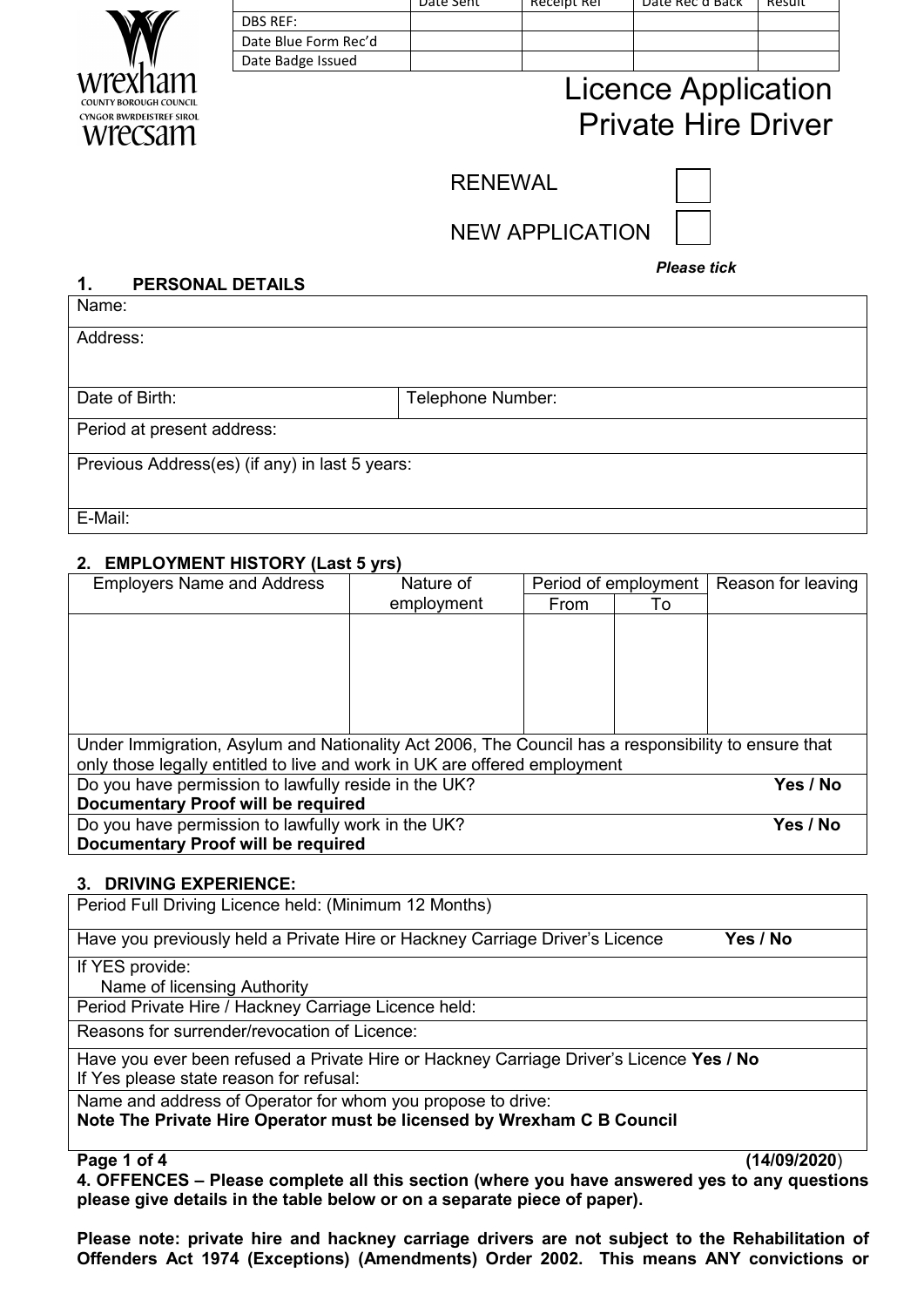**cautions must be declared, irrespective of if they could normally be regarded as spent. Also you should declare all warnings, reprimands, fixed penalty notices and motoring offences.**

| Do you have any criminal convictions?<br>If you have ticked yes you must give full details of all your convictions<br>whether spent or not in the space provided below.                                                              | Yes $\Box$ | No ⊟         |
|--------------------------------------------------------------------------------------------------------------------------------------------------------------------------------------------------------------------------------------|------------|--------------|
| Have you ever been cautioned, officially warned or reprimanded by the<br>police for any reason or received a fixed penalty notice for any offence<br>including motoring?<br>If you have ticked yes you must give full details below. | <b>Yes</b> | No $\Box$    |
| Do you have any matters pending, for which you are currently being<br>investigated, for example, by the police or other enforcement agency?                                                                                          | Yes   ⊡    | No $\Box$    |
| Do you have any convictions or pending matters in any other Country?                                                                                                                                                                 |            | No $\square$ |

I do solemnly and sincerely declare that (tick either 1 or 2 as appropriate):

 **EITHER**

- 1. I do not have any convictions, cautions or other police matters to declare and I am  $\square$  not subject to any pending prosecutions or being investigated for any other matter**.**   *OR* OR
- 2. I list here full details of all convictions, cautions and other police matters I have  $\Box$  received. I also list full details of any offences for which I am currently being prosecuted or other matter for which I am being investigated.

**IMPORTANT: It is an offence under Section 57(3) of the Local Government (Miscellaneous Provisions) Act 1976 for any person to knowingly or recklessly make a false statement or omit any material particulars in giving the required information.**

| <b>Date</b> | Type of Offence -<br>i.e. Conviction,<br><b>Caution etc</b> | <b>Detail of Offence or</b><br><b>Pending Matter</b> | <b>Court / Police</b><br><b>Force Address</b> | Sentence /<br><b>Penalty etc</b> |
|-------------|-------------------------------------------------------------|------------------------------------------------------|-----------------------------------------------|----------------------------------|
|             |                                                             |                                                      |                                               |                                  |
|             |                                                             |                                                      |                                               |                                  |
|             |                                                             |                                                      |                                               |                                  |
|             |                                                             |                                                      |                                               |                                  |
|             |                                                             |                                                      |                                               |                                  |
|             |                                                             |                                                      |                                               |                                  |
|             |                                                             |                                                      |                                               |                                  |
|             |                                                             |                                                      |                                               |                                  |

### **If necessary, please continue on a separate piece of paper.**

**Page 2 of 4 (14/09/2020**)

## **5a) COUNTERSIGNATURE**

All applications for a New Private Hire Driver's Licence (as opposed to an application to renew an existing licence) require countersignature. After you have completed the form in full, this section should be completed and signed by a person of professional or similar standing who has known you personally for at least two years and who is a Commonwealth or Irish Citizen resident in the UK. **Your application should be signed by an acceptable countersignatory. (Please see attached list for guidance).** *Countersignatures must not be employed in the Private Hire/Hackney Carriage Business.*

## **5b) NOTES TO COUNTERSIGNATORY**

**As the person countersigning this application you should check and be satisfied that you** 

**meet the criteria outlined in Section 5a of this form before signing the following declaration.**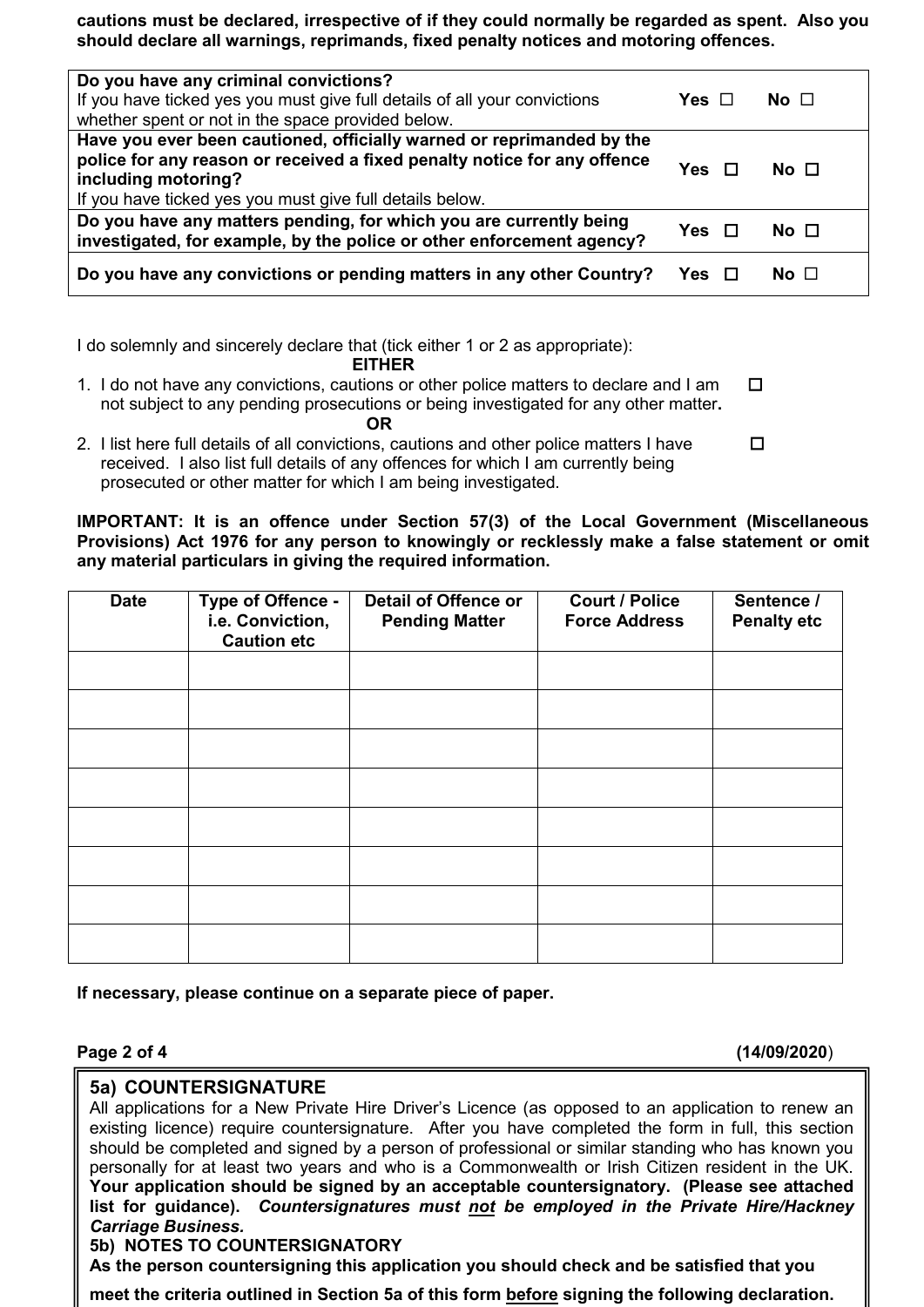**Please ensure that you have completed every section of the form and are able to present all of the documents listed. FAILURE TO DO SO WILL RESULT IN YOUR APPLICATION NOT BEING ACCEPTED.**

**Applicants should be aware that Wrexham County Borough Council handles information from the Disclosure and Barring Service in accordance with the requirements of the General Data Protection regulation (GDPR,) the DBS Privacy Policy for Standard and Enhanced checks and the DBS Codes of Practice. Copies of above DBS documents can be viewed at the licensing office or obtained online at;** 

### **<https://www.gov.uk/government/publications/dbs-privacy-policies>**

**Applicants should ensure that they read and understand the DBS Privacy Policy for Standard and Enhanced checks.** 

**I declare that to the best of my knowledge and belief the information given above is true and correct.**

**I have read and understood the Licence Conditions. I have read and understood the DBS Privacy Policy for Standard and Enhanced checks**

Signature (Applicant) …………………………………

Date: ……………………………………..

If you knowingly or recklessly make a false statement or omit any material information from this application you may be committing a criminal offence.

The information collected may be shared with other departments or organisations in order that we can provide a service to you. Further details are available on the Privacy Notice section of the Council's website.

**Page 3 of 4 (14/09/2020)** 

### **All cheques should be made payable to Wrexham Council.**

This form should be completed and returned, **together with certified copies of the following documentation :** 

**Driving Licence - with DVLA "One Time Access Code" & D906 Driving Entitlement Consent Form UK Birth Certificate or Current Passport**

### **Proof of National Insurance Number (Documentary Proof i.e N.I. Card, P45 / P60 etc) Proof of address e.g recent utility bill**

## **UK Residence Permit and UK Work Permit (If Required)**

by email to [taxiadmin@wrexham.gov.uk](mailto:taxiadmin@wrexham.gov.uk) or posted to the Licensing Section, Environment Department Transport Depot, Abbey Road South, Wrexham Industrial Estate LL13 9PW (01978) 729600.

# *ACCEPTABLE COUNTERSIGNATURES*

- Accountant
- Articled Clerk of a Limited Company
- Assurance Agent of Recognised Company
- Bank/Building Society Official
- **Barrister**
- Chairman/Director of Limited Company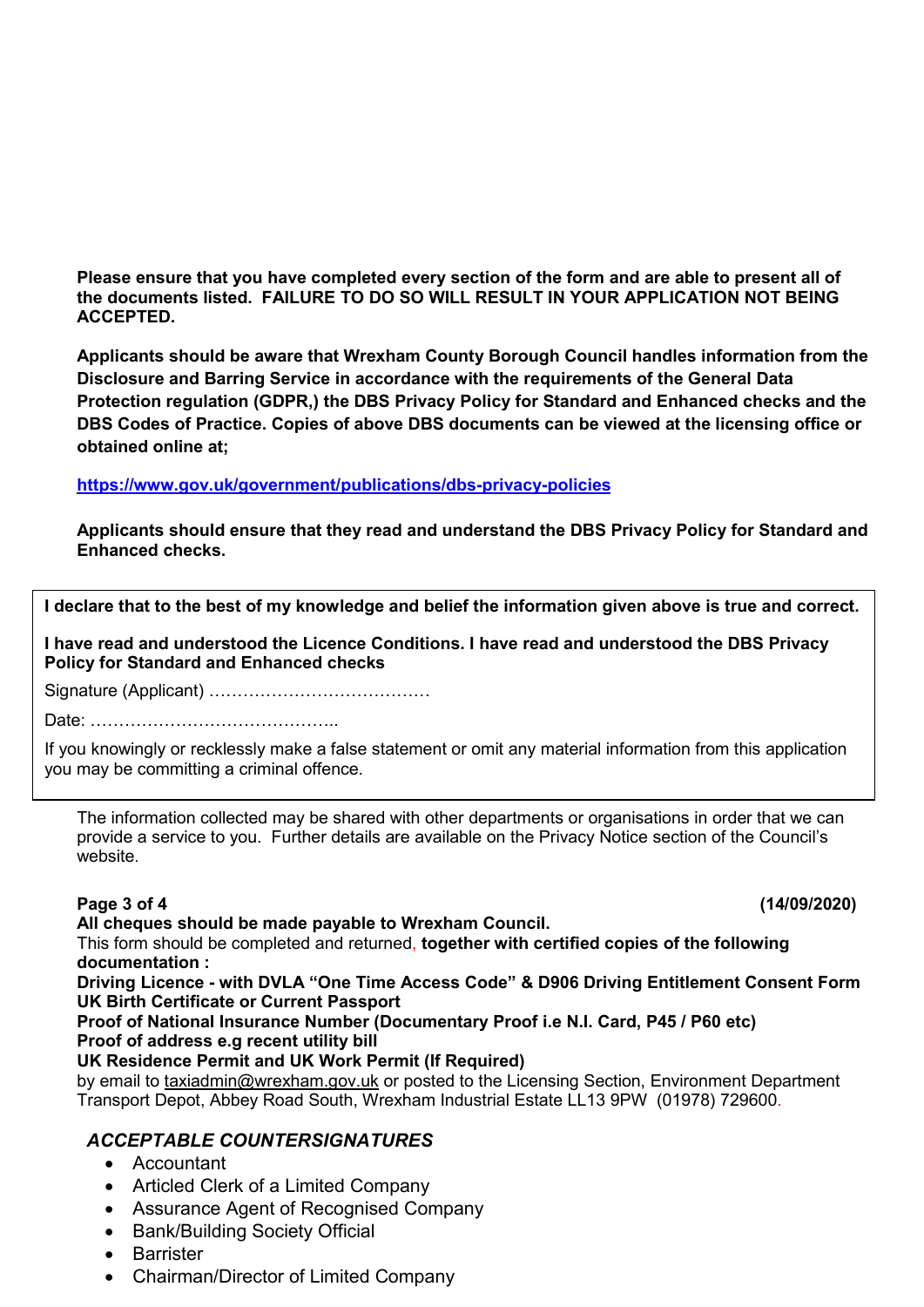- Chemist
- Chiropodist
- Christian Science Practitioner
- Commissioner of Oaths
- Councillor: Local or County
- Civil Servant (permanent)
- Dentist
- Fire Service Official
- Funeral Director
- Justice of the Peace
- Legal Secretary (members and fellows of the Institute of legal secretaries)
- Local Government Officer
- Member of Parliament
- Merchant Navy Officer
- Minister of a recognised religion
- Nurse (SRN and SEN)
- Officer of the armed services (Active or Retired)
- Optician
- Person with Honours (eg OBE MBE etc)
- Person with recognised qualification (eg BSc, PhD etc)
- Police Officer
- Post Office Official
- Salvation Army Officer
- Social Worker
- Solicitor
- Surveyor (Chartered)
- Teacher, Lecturer
- Travel Agency (Qualified)
- Valuers and auctioneers (fellow and associate members of the incorporated society)
- Warrant officers and Chief Petty Officers
- The above, working or retired, are acceptable as countersignatories.

**Relatives or partners are not acceptable countersignatories.**

**Page 4 of 4 (14/09/2020**)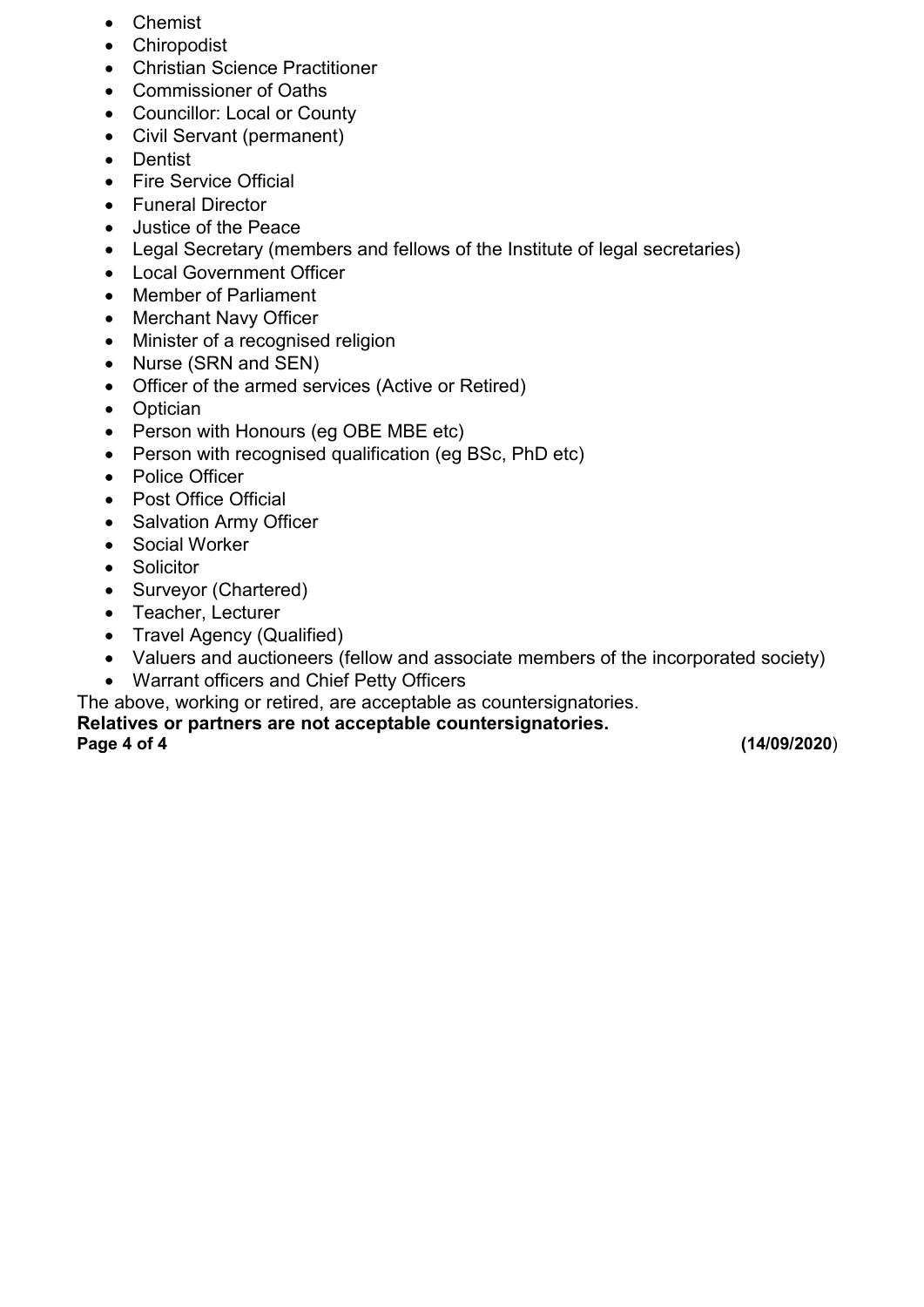### **WREXHAM COUNCIL GUIDELINES FOR PRIVATE HIRE DRIVERS**

- 1. Wrexham Council has adopted a 'Suitability Criteria for Drivers and Operators'. This policy is referred to by the Licensing Committee and/or Officers when determining licence applications. For a copy of the policy refer to the 'Private Hire/Hackney Carriages Driver's Licences' application pack.
- 2. The aim of this policy is to protect the safety of the public. The Licensing Authority is concerned to ensure:
	- That a person is a fit and proper person;
	- That the person does not pose a threat to the public;
	- That the public are safeguarded from dishonest persons;
	- The safeguarding of children and young persons;
	- The safeguarding of vulnerable persons;
	- That the public have confidence in their use of licensed vehicles.
- 3. These guidelines are not intended to be applied rigidly. If circumstances justify a departure from the guidelines the Council will act accordingly and each case will be dealt with on its own facts and merits.
- 4.All applicants are required to provide the following details on their application:-
	- (i) Name and address and period of residence at present address.
	- (ii) Number of years full driving licence held.
	- (iii) Details of all previous convictions recorded against them (subject to the provisions of the Rehabilitation of Offenders Act, 1974). However the Rehabilitation of Offenders Act 1974 (Exceptions) (Amendments) Order 2002 specifically makes Private Hire and Hackney Carriage Drivers exceptions to the Act, in that convictions are never considered as spent. This means that all convictions that an applicant has must be recorded on the application form. The information given will be treated in confidence and will only be taken into account in relation to the application.

The licensing authority is empowered in law to check with the police for existence and content of any criminal record held in the name of the applicant. Information received from the police will be kept in strict confidence while the licensing process takes its course and will be retained for no longer than is necessary. The disclosure of a criminal record or other information will not debar an applicant from gaining a licence unless the authority considers that the conviction renders the applicant unsuitable.

- (iv) Full details of driving experience.
- (v) Details of present or last full-time employment.
- (vi) Name and address of the proprietor for whom the applicant is to drive (in addition the Council will need to be satisfied that a licensed private hire vehicle exists for the applicant to drive).
- (vii) Name and address of countersignature who has known the applicant for at least two years. Such persons would include an employer, member of the clergy, doctor or justice of the peace. The countersignature will not be accepted from relations, neighbours or persons engaged in the private hire or hackney carriage trade.

If necessary, an applicant may be required to provide further information regarding any of the above.

- 5. Before an applicant is granted a licence they will also need to produce a Group 2 Medical Certificate signed by their Doctor certifying that they are fit to drive a private hire vehicle.
- 6. A Private Hire Driver's Licence is normally issued for a period of one year but will be issued for a shorter period where it is felt that an applicant may need to prove himself/herself before being given a full one year licence.
- 7. In considering whether an applicant is a fit and proper person to hold a private hire driver's licence, the Council will also have regard to the applicant's ability to understand and comply with the conditions attached to a private hire driver's licence which are reproduced in the Schedule hereto.

(20/06/2014)

1 The driver shall :

### **SCHEDULE - CONDITIONS OF LICENCE**

- 
- a) at all times wear the Private Hire Driver's identification badge issued in accordance with Section 54 of the Local Government (Miscellaneous Provisions) Act 1976, in such a position and manner as to be plainly and distinctly visible. b) display in the Private Hire Vehicle, an identification card, provided by the Local Authority, in such a position as to be easily seen
	- by passengers.
	- c) ensure that, in relation to the Vehicle, a policy of insurance or such security as complies with the requirements of Part VI of the Road Traffic Act 1972, is in force and that he/she is adequately insured to drive the Private Hire Vehicle.
	- d) at all times behave in a civil and orderly manner and refrain from the use of any offensive language or conduct;
	- e) at all times whilst carrying passengers be clean and respectable in his/her dress and person;